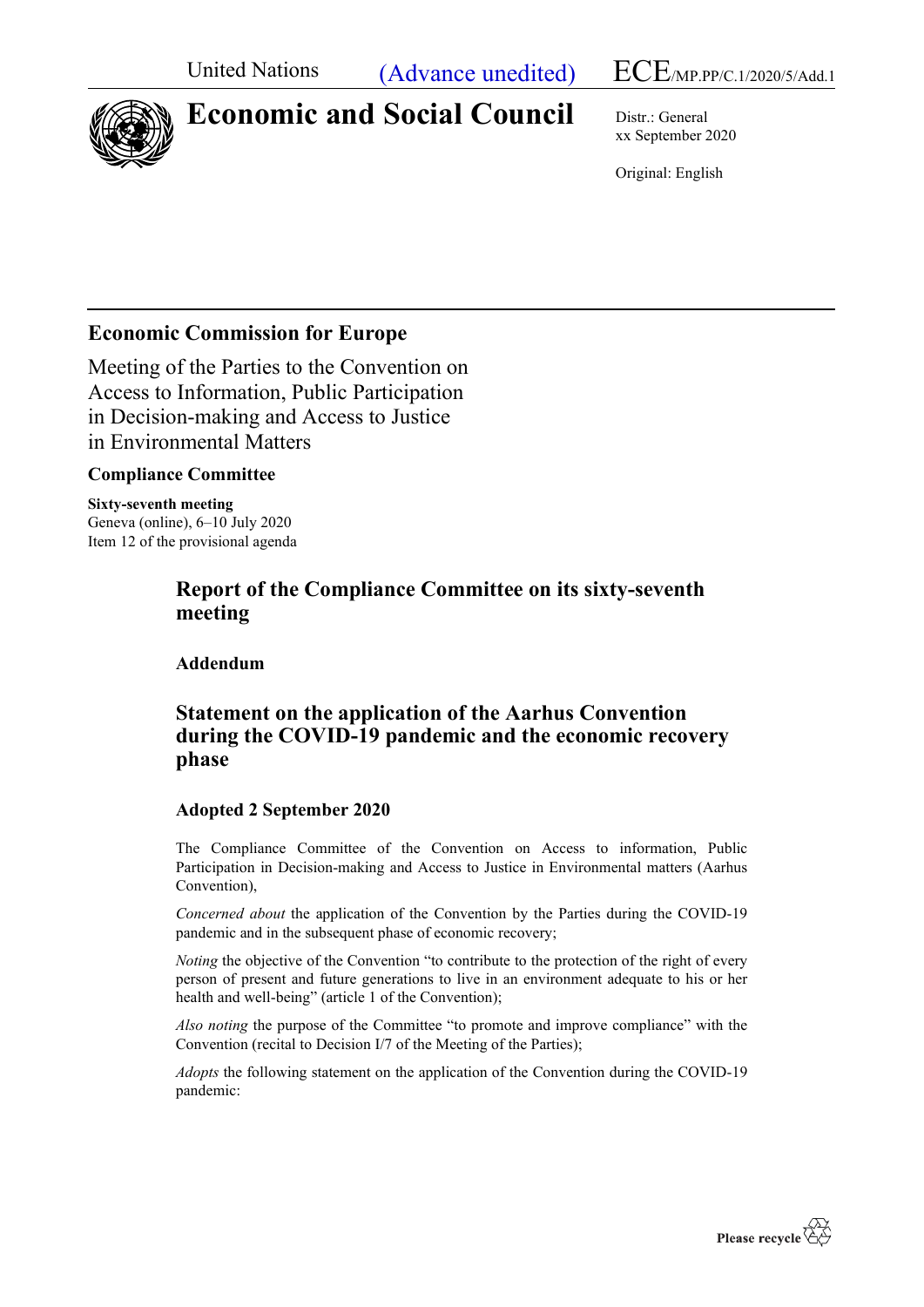# **A. General matters**

1. The Committee is concerned that Parties may introduce and attempt to justify restrictions on the rights guaranteed under the Convention by reference to the COVID-19 pandemic or the need for a rapid economic recovery due to the consequences of the pandemic.

2. The Committee welcomes the constructive approach taken by some Parties in exploring ways to ensure that the Convention's requirements are met during the COVID-19 pandemic, and in requesting the advice of the Committee to that end. The Committee encourages the Parties to learn from good practices in meeting the Convention's standards during the COVID-19 pandemic and in the subsequent economic recovery phase, and invites them to seek advice from the Committee if needed. The Committee stands ready to assist Parties in this regard.

3. The rights set out in the Convention are fundamental in a democratic society and promote the rule of law and human rights in environmental matters.

4. The Committee emphasises that even in the case of a crisis such as the COVID-19 pandemic and the subsequent economic recovery phase, the binding rights set out in the Convention cannot be reduced or curtailed. Rather, if the established practices for ensuring access to information, public participation in decision-making or access to justice in environmental matters cannot be used, any alternative means must fulfil the requirements of the Convention.

5. The Committee reminds the Parties that any shortcoming in ensuring effective access to information, public participation in decision-making or access to justice under the Convention during the COVID-19 pandemic or in the subsequent economic recovery phase may be subject to challenge by members of the public in accordance with the provisions of article 9 of the Convention.

6. The Committee also reminds the Parties that any shortcoming in ensuring effective access to information, public participation in decision-making or access to justice under the Convention during the COVID-19 pandemic or in the subsequent economic recovery phase may be subject to communications, submissions and referrals to the Committee in accordance with decision I/7 of the Meeting of the Parties.

# **B. General obligations**

## **Clear, transparent and consistent framework – article 3(1)**

7. The opportunities for the public to seek access to information, participate in decisionmaking and obtain access to justice in environmental matters during the COVID-19 pandemic and in the subsequent economic recovery phase shall be provided in a clear, transparent and consistent framework. The obligation to ensure a consistent framework means that these opportunities must be in line with and not reduced when compared to the opportunities available to the public in normal times. To that end, public authorities and courts may need to make additional efforts to ensure that the public are not disadvantaged in practice in the exercise of their rights under the Convention.

## **Assistance and guidance to the public – article 3(2)**

8. During the COVID-19 pandemic and in the subsequent economic recovery phase, the officials and authorities of the Parties will need to make additional efforts and allow more time to assist and provide guidance to explain to the public how they can seek access to information, participate in decision-making and obtain access to justice in environmental matters. This is particularly the case if any regulation or practice is temporarily adapted, while ensuring the rights under the Convention.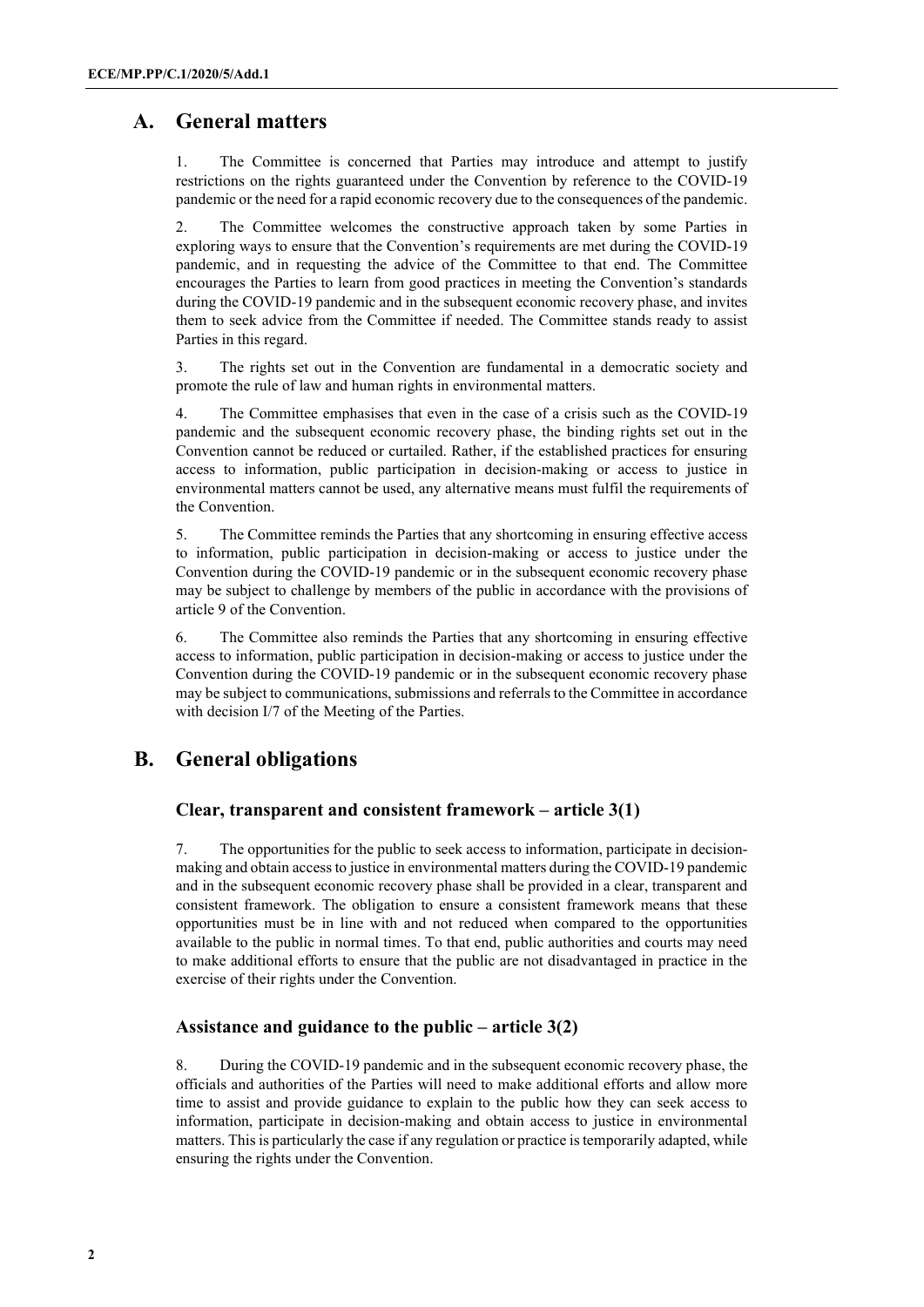#### **No penalization, persecution or harassment – article 3(8)**

9. The Committee emphasises that the requirement that each Party shall ensure that persons exercising their rights under the Convention are not penalized, persecuted or harassed for their involvement applies with equal force to all aspects of the Convention during the COVID-19 pandemic and in the subsequent economic recovery phase.

## **No discrimination – article 3(9)**

10. During the COVID-19 pandemic and in the subsequent economic recovery phase, special arrangements may need to be put in place in order to ensure that the foreign public have access to information, have the possibility to participate in decision-making and have access to justice in environmental matters without discrimination as to citizenship, nationality or domicile. This is particularly so when they seek information, participate in decisionmaking and seek access to justice in cases that may have potential transboundary impacts.

## **C. Specific obligations**

#### **Access to information – articles 4 and 5**

11. The Committee emphasises that the requirements to ensure access to information apply with equal force during the COVID-19 pandemic and in the subsequent economic recovery phase. This includes keeping to the prescribed time-frames and limiting refusals only to the specific situations provided for by article 4, while interpreting the grounds for refusal in a restrictive way, and taking into account the public interests served by disclosure and whether the information requested relates to emissions into the environment.

12. While the obligation to collect and disseminate environmental information, as set out in article 5, applies with equal force during the COVID-19 pandemic and in the subsequent economic recovery phase, the Committee reminds the Parties that such information includes information concerning the pandemic itself when amounting to environmental information within the meaning of article 2(3) of the Convention.

## **Participation in decision-making – articles 6-8**

13. The Committee emphasises that the requirements to ensure public participation in all forms of decision-making under the Convention apply with equal force during the COVID-19 pandemic and in the subsequent economic recovery phase.

14. The Committee reminds the Parties of the general obligation to provide for effective public participation in decision-making under articles 6-8 of the Convention. The obligation to ensure opportunities for the public to participate effectively is the fundamental standard against which all the elements of a public participation procedure under the Convention should be measured, and it applies with equal force to public participation procedures carried out during the COVID-19 pandemic and in the subsequent economic recovery phase.

## **Access to justice – article 9**

15. The Committee emphasises that the requirements in article 9 to ensure access to justice with respect to requests for information under article 4, decisions, acts or omissions subject to the provisions of article 6, and any act or omission by private persons or public authorities which contravene provisions of national law relating to the environment apply with equal force during the COVID-19 pandemic and in the subsequent economic recovery phase.

16. The Committee reminds the Parties that the requirements that review procedures provide adequate and effective remedies, including interim relief as appropriate, and are fair,